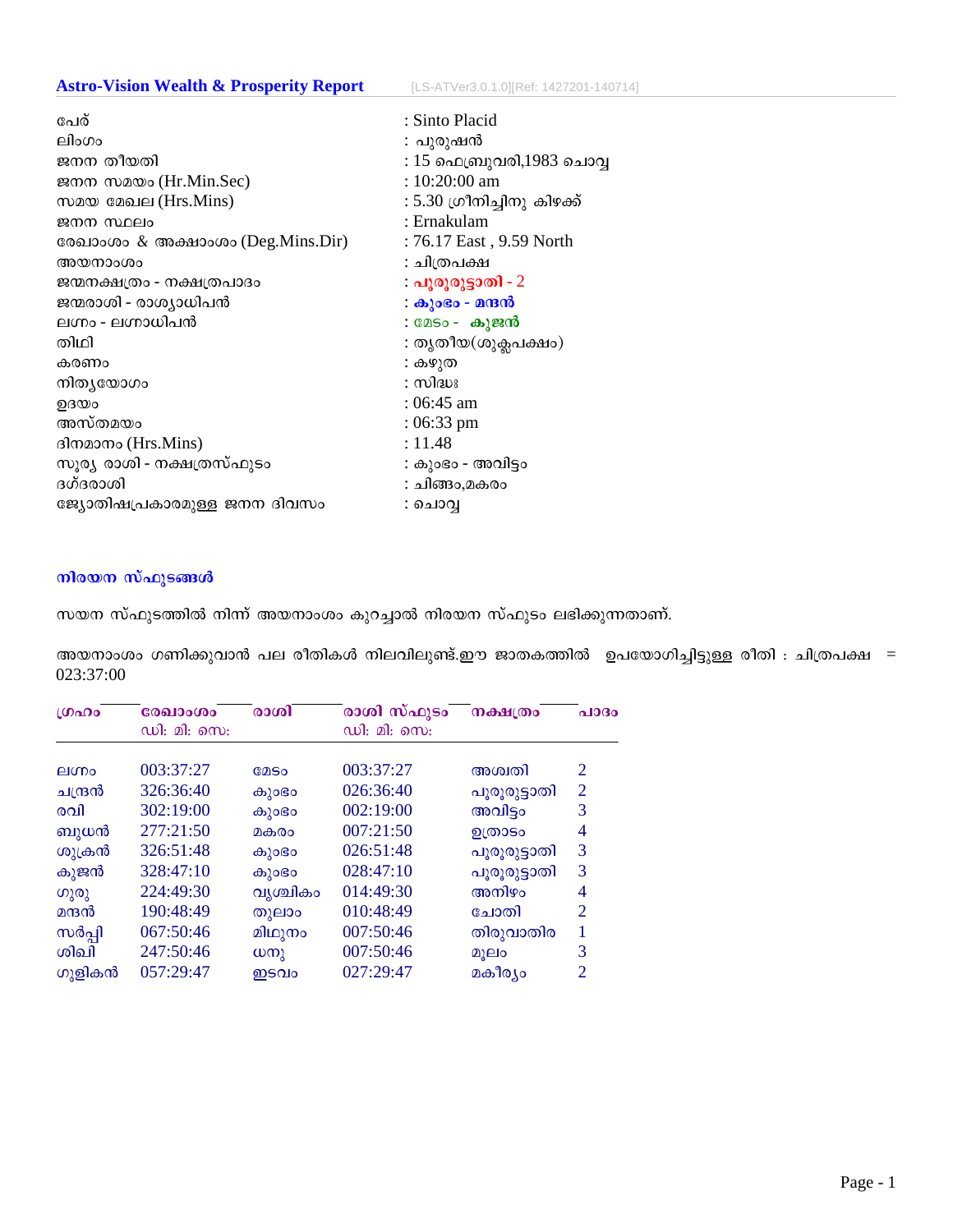|                                        | $\mathbf{p}$                                                                              | മാ       | $\infty$ | ബു       |        | ا م                   | $\Box$ | ശു<br>കു<br>ശി |
|----------------------------------------|-------------------------------------------------------------------------------------------|----------|----------|----------|--------|-----------------------|--------|----------------|
| $\boldsymbol{\omega}$<br>ച<br>ശു<br>കു | പൂരൂരുട്ടാതി<br>15 ഫെബ്രുവരി, 1983<br>10:20:00 am<br>രാശി<br>രേഖാംശം76:17<br>അക്ഷാംശം9:59 |          |          |          | നവാംശം |                       |        |                |
| ബു                                     |                                                                                           |          |          | $\Omega$ |        |                       |        |                |
| ശി                                     | ဖာ့                                                                                       | $\Omega$ |          | $\infty$ | ပာ္လ   | $\boldsymbol{\omega}$ |        | മാ             |

ജന്മ ശിഷ്ടദശ $=$  ഗുരു 8 വർഷം, 0 മാസം, 24 ദിവസം

#### ധനം, ഭൂസ്വത്ത് എന്നിവ

ധനം, ഭൂസ്വത്ത്, കുടുംബം, സംഭാഷണം, ഭക്ഷണം, വിദ്യ എന്നീ വിഷയങ്ങളെക്കുറിച്ചാണ് രണ്ടാം ഭാവം പ്രധാനമായും സുചനകൾ നൽകുന്നത്.

രണ്ടാം ഭാവാധിപൻ പതിനൊന്നിൽ നിലകൊള്ളുന്നതിനാൽ, വിവിധതരത്തിലുള്ള സമ്പത്ത് വന്നുചേരും. മാനൃതയും പ്രസിദ്ധിയും കൈവരിക്കും. ബാല്യത്തിൽ അനാരോഗ്യം പ്രശ്നങ്ങൾ സൃഷ്ടിച്ചേക്കാമെങ്കിലും പിന്നീട് പൂർണ്ണ ആരോഗ്യം ഭവിക്കും.

രണ്ടാം ഭാവാധിപന്റെ കൂടെ ആദിത്യൻ നിൽക്കുന്നതിനാൽ തന്റെ വിദ്യയും ധനവും ലോകോപകാരപ്രദമായ കാര്യങ്ങൾക്ക് ചിലവഴിക്കാൻ മടിക്കില്ല.

രണ്ടാം ഭാവാധിപന്റെ കൂടെ ചന്ദ്രൻ നിൽക്കുന്നതിനാൽ കലാവിദ്യകളിൽ വാസന ജനിക്കും.

രണ്ടാം ഭാവാധിപന്റെ കുടെ കുജൻ നിൽക്കുന്നതിനാൽ നീതിശാസ്ത്രപരമായ വിദ്യകളിൽ ശോഭിക്കുവാൻ കഴിയും.

രണ്ടാം ഭാവാധിപനും നാലാം ഭാവാധിപനും യോഗം ചെയ്തു നിൽക്കുന്നതായി ഈ ജാതകത്തിൽ കാണുന്നു. മാതാവിൽ നിന്ന് ധനലാഭമുണ്ടാകും എന്നാണ് ഇത് സൂചിപ്പിക്കുന്നത്.

രണ്ടാം ഭാവാധിപനും അഞ്ചാം ഭാവാധിപനും യോഗം ചെയ്തു നിൽക്കുന്നു. ആയതിനാൽ സന്താനങ്ങളിൽ നിന്നും ധനലാഭമുണ്ടാകുമെന്നാണ് സൂചന.

## സമ്പത്ത്, വിദ്യാഭ്യാസം എന്നിവ

നാലാം രാശിയെ ആസ്പദമാക്കി സമ്പത്ത്, വിദ്യാഭ്യാസം, മാതാവ്, വാഹനങ്ങൾ എന്നിവയെക്കുറിച്ച് ചിന്തിക്കാം.

ഭാവാധിപൻ പതിനൊന്നിൽ നിലകൊളളുന്നു. ഉയർച്ചയുടെ പ്രധാനഘടകം സ്വന്തം നാലാം പരിശ്രമവും പ്രാർത്ഥനയും മാത്രമാണ്. പൊതുവെ ദയയും മര്യാദയും ഉള്ളവനായി കാണപ്പെടുന്നു. സൗമ്യമായ പെരുമാറ്റരീതി കൊണ്ട് ആരേയും ആകർഷിക്കുവാൻ പ്രാപ്തനാണ്. പക്ഷേ, ആവശ്യമുളളപ്പോൾ മാത്രം തന്റെ ആന്തരികബലവും ആജ്ഞാശക്തിയും പ്രകടിപ്പിക്കും. ആരേയും അമ്പരപ്പിക്കുകയും ചെയ്യും. പലകാരണങ്ങൾകൊണ്ടും, അമ്മ തികഞ്ഞ ഭാഗ്യവതിയാണെന്ന് നാട്ടുകാരും വീട്ടുകാരും പറയും. മകൻ എന്ന നിലയിൽ അഭിമാനിക്കാം. സ്വന്തം അമ്മയുടെ കരുതി ബഹുമാനിക്കേണ്ടതായ മറ്റൊരു സ്ഥാനത്തുതന്നെ വ്യക്തികൂടി ജീവിതത്തിലുണ്ടാവും. ഭൂമിയോട് അടുത്തുപെരുമാറുകയും അതിൽ നേട്ടം കണ്ടെത്തുകയും ചെയ്യുവാൻ താൽപര്യമുള്ള വൃക്തിയാണ്.

ചന്ദ്രനാണ് നാലാം ഭാവാധിപൻ. വ്യാകുലനായും ചഞ്ചലഹൃദയനായും ഇക്കാരണത്താൽ കാണപ്പെടാം. ശക്തമായ ഒരു പിന്തുണയും താങ്ങും ആവശ്യമാണെന്ന് പുരുഷപ്രായത്തിലേക്ക് കടക്കുമ്പോൾ ബോദ്ധ്യപ്പെടും. മാർഗ്ഗനിർദ്ദേശം തന്ന്, നേരായവഴിക്കു നയിക്കുന്നതിന് പ്രാപ്തമായ ഒരു ഭാരൃയെ സ്വയം കണ്ടെത്തും. അങ്ങനെ മനശക്തി വീണ്ടെടുക്കും. ബാല്യകാലത്ത് പഠിപ്പിനും, യൗവ്വനത്തിൽ ജോലിയിലും, പിന്നീട് കുടുംബകാര്യങ്ങളുടെയും സുഗമമായ നടത്തിപ്പിലുമെല്ലാം ഒരു നല്ല വ്യക്തിയുടെ സഹായം ഉപകരിക്കും.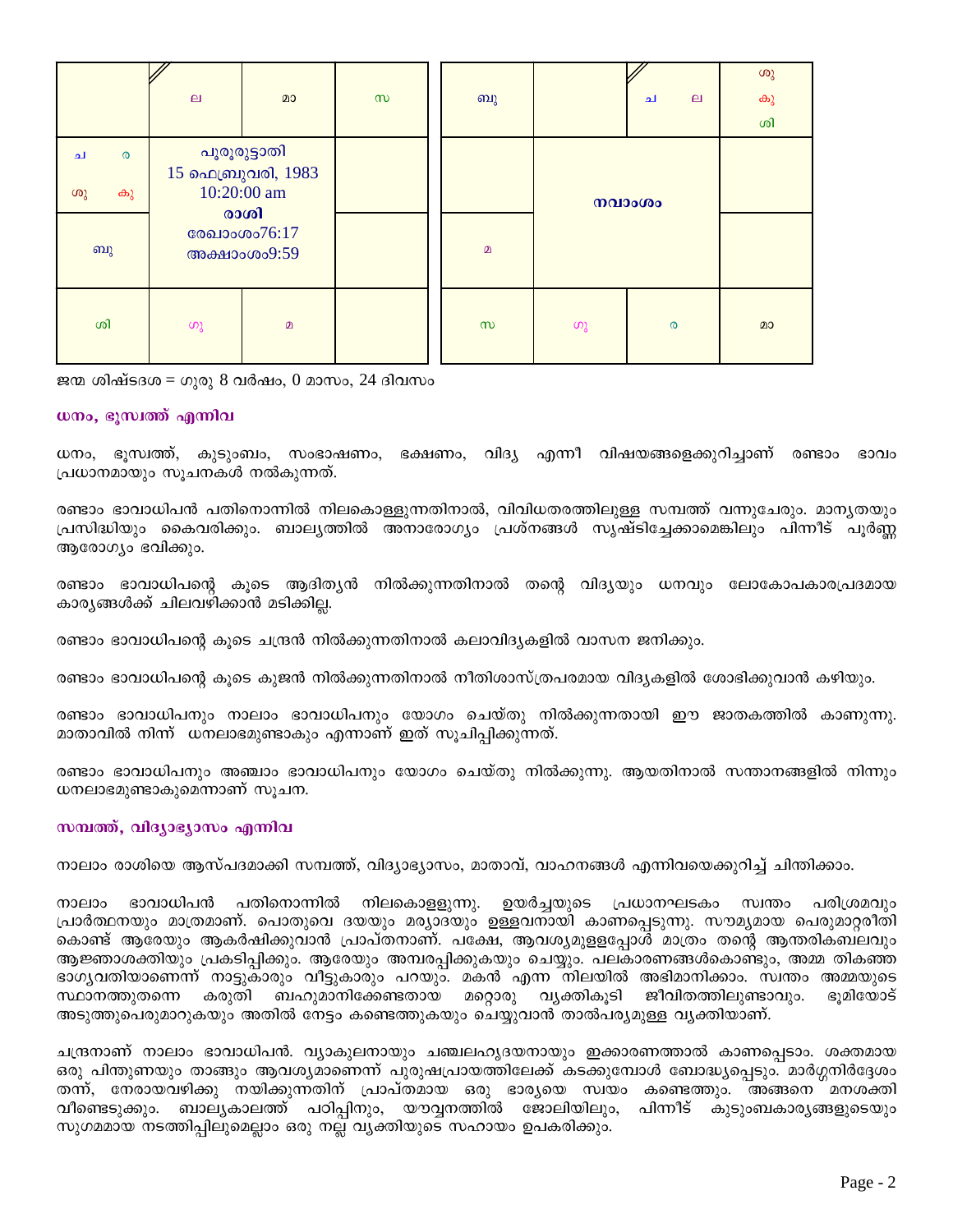നാലാം ഭാവത്തിന് ഗുരുവിന്റെ ദൃഷ്ഠി ഉള്ളതിനാൽ , മററു ദോഷഫലങ്ങൾ കുറഞ്ഞും ഗുണഫലങ്ങൾ ഏറിയും പ്രായോഗികമായി അനുഭവപ്പെടും.

### ഭാഗ്യം, അഭ്യുന്നതി, പൈതൃകം എന്നിവ

ഭാവാധിപൻ എട്ടിൽ നിലകൊള്ളുന്നു. ഭാഗധേയം, കഷ്ടപ്പാട്, ഈശ്വരവിധി ഇവയാണ് ഒമ്പതാം സൂചിപ്പിക്കപ്പെടുന്നത്. എന്തു സഹിക്കാനും തയ്യാറായിരിക്കുന്നത് നന്ന്. പിതാവിന്റെ സഹവാസവും, പുത്രനു ലഭിക്കേണ്ടതായ പരിഗണനകളും ആഗ്രഹിക്കുന്നത്ര ലഭിക്കണമെന്നില്ല.

കേതു ഒമ്പതിൽ നിലകൊള്ളുന്നതുകൊണ്ട്, ആഢംബരത്തിലും പ്രതാപത്തിലും വലിയ കമ്പം ജനിക്കും. ഗർവ്വ്, അഹങ്കാരം ഇവ സ്വഭാവത്തിന്റെ പ്രത്യേകതകളാണ്.രക്ഷകർത്താക്കളോട് നല്ലരീതിയിൽ വർത്തിക്കും. പ്രശ്നങ്ങളെ, ലാഘവമനോഭാവത്തോടെയായിരിക്കും വീക്ഷിക്കുക. നല്ല പങ്കാളിയിൽനിന്നും കുട്ടികളിൽനിന്നും സുഖവും സതോഷവും അനുഭവിക്കും.

#### ധനലാഭം

പതിനൊന്നാം ഭാവം പ്രധാനമായും ധനലാഭത്തെയാണ് സൂചിപ്പിക്കുന്നത്.

പതിനൊന്നാം ഭാവാധിപൻ ഏഴിൽ നിൽക്കുന്നതിനാൽ വിവാഹാനന്തരം മേന്മകൾ കണ്ടെത്തും. പങ്കാളിയുടെ ഇഷ്ടാനിഷ്ടങ്ങൾക്ക് അതീവ പ്രധാന്യം കൽപ്പിക്കും. ഉദാരമനസ്സ് ആയിരിക്കും.

ചന്ദ്രൻ പതിനൊന്നിൽ നിലകൊള്ളുന്നു. വിശ്വസ്തരായ സ്നേഹിതരെ കണ്ടെത്തും. ഊഹക്കച്ചവടങ്ങളിലും, കളികളിലും പ്രാഗൽഭ്യം നേടും. ധനം സമ്പാദിക്കുകയും സുഖിക്കുകയും ചെയ്യും.

പതിനൊന്നിൽ നിലകൊള്ളുന്നു. സ്വാധീനശക്തികൾ സ്നേഹിതരായി സൂര്യൻ ഉണ്ടാവും. സന്തോഷവും സാമർത്ഥ്യവും ഒന്നുപോലെ പ്രദർശിപ്പിക്കും. പിതാവിന് പ്രശ്നങ്ങൾ അഭിമുഖീകരിക്കേണ്ടതായി കാണുന്നു. ദീർഘായുസ്സ് നിശ്ചയമാക്കാം.

ശുക്രൻ പതിനൊന്നിൽ നിലകൊള്ളുന്നു. സുസ്ഥാനീയരായ സ്നേഹിതരെ കണ്ടെത്തും. പ്രേമനിർഭരമായ ജീവിതം നയിക്കും. സന്തോഷം പ്രദാനം ചെയ്യുന്ന കുട്ടികൾ ഉണ്ടായിരിക്കും.

കുജൻ പതിനൊന്നിൽ നിലകൊള്ളുന്നു. സ്നേഹിതരെ പൂർണ്ണമായി വിശ്വസിക്കുകയോ, അംഗീകരിക്കുകയോ ചെയ്യുന്നതിന്മുമ്പ് സൂഷ്മ പരിശോധന ചെയ്ത് വൃക്തമായി് കാരൃങ്ങൾ ഗ്രഹിച്ചിരിക്കണം. സന്തോഷവും, സമ്പത്തും നിലനില്ക്കും. പിതാവിന് പ്രശ്നങ്ങൾ വരുത്തിവയ്ക്കും.

പതിനൊന്നാം നില്ക്കുന്നത്. ഭാവാധിപൻ കേന്ദ്രത്തിലാണ് ആയതിനാൽ താങ്കൾക്ക് ധനസമ്പത്തുകൾ അനുഭവിക്കാനുള്ള യോഗം ഉണ്ടാകും.

## രത്നനിർദ്ദേശം

പ്രകൃതി നമുക്ക് നല്കിയിട്ടുള്ള അത്ഭുതകരമായ ദാനമാണ് രത്നങ്ങൾ. ക്രിസ്റ്റലുകൾക്ക് വിലമതിക്കത്തക്ക പല ഉപയോഗങ്ങളും ഉണ്ട്. ഇലക്ട്രോണിക്സിലും, ശാസ്ത്രഗവേഷണ രംഗങ്ങളിലും ഇതു വളരെ വിലപ്പെട്ടതാണ്. നിറങ്ങളിലും ആകൃതികളും രത്നക്കല്ലുകൾ പ്രാകൃത രുപത്തിൽ കണ്ടുവരുന്നു. വിവിധ ഇവയുടെ ഭൗതികഗുണങ്ങളും രാസഗുണങ്ങളും വിഭിന്നങ്ങളായിരിക്കും. ഖനനം ചെയ്തെടുക്കുന്ന രത്നക്കല്ലുകൾക്ക് ആവശ്യമായ ആകൃതിയും മിനുസവും കൊടുത്ത് രൂപപ്പെടുത്തുമ്പോഴാണ് വിലയുള്ളതായിത്തീരുന്നത്.

പ്രാചീനകാലം മുതലേ ശാസ്ത്രജ്ഞൻമാർ രത്നക്കല്ലുകളെ വിവിധ ഗ്രഹങ്ങളുമായി ബന്ധപ്പെടുത്തി പറയുന്നുണ്ട്. പ്രധാനമായും ഇവയുടെ നിറങ്ങളെയും, ഗുണഫലങ്ങളെയും ആശ്രയിച്ചാണ് ഈ തരം തിരിക്കൽ നടത്തുന്നത്. ഇൻഡ്യയിലും, ചൈനയിലും, ഈജിപ്റ്റിലും പ്രാചീനകാലം മുതലേ രത്നശാസ്ത്രം പ്രാബല്യം നേടിയിരുന്നു.

ആസ്ട്രോവിഷവന്റെ ഗവേഷണഫലമായി ഇത്രയും പ്രാചീനവും ഫലപ്രദവുമായ രത്നശാസ്ത്രം കംപ്യൂട്ടറിന്റെ സഹായത്തോടെ സാധാരണക്കാരന് പ്രാപ്യമാക്കിത്തീർത്തിരിക്കുന്നു.

#### ഷട്ബല പട്ടിക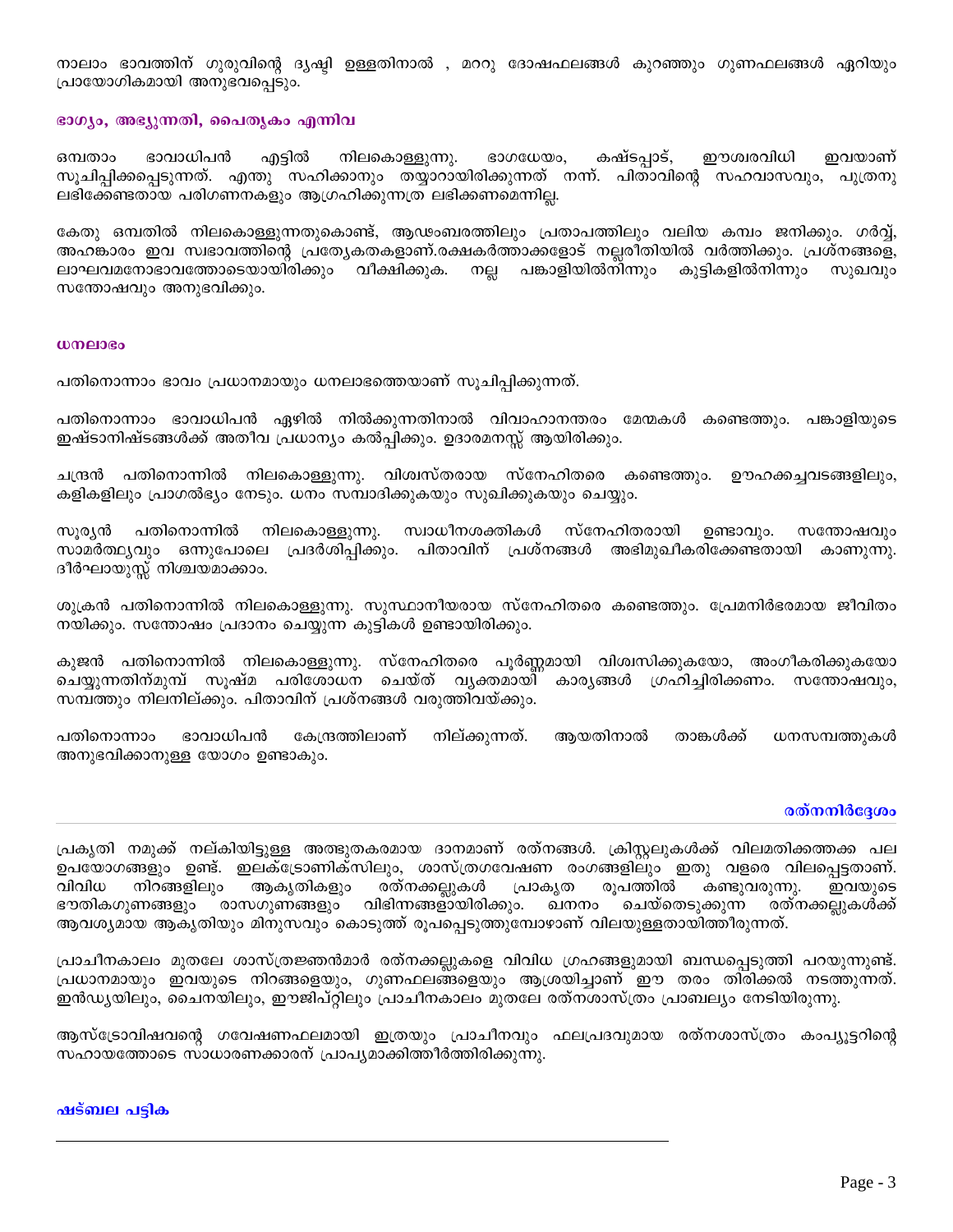| ചന്ദ്രൻ       | രവി                    | ബുധൻ   | ശുക്രൻ | ചൊവ്വ  | ഗുരു   | ശനി    |  |
|---------------|------------------------|--------|--------|--------|--------|--------|--|
|               |                        |        |        |        |        |        |  |
| മൊത്തം ഷഡ്ബലം |                        |        |        |        |        |        |  |
| 440.25        | 395.10                 | 508.92 | 373.73 | 359.13 | 404.33 | 474.82 |  |
|               | മൊത്തം ഷഡ്ബലം രൂപത്തിൽ |        |        |        |        |        |  |
| 07.34         | 06.59                  | 08.48  | 06.23  | 05.99  | 06.74  | 07.91  |  |
|               | ഏറ്റവും കുറഞ്ഞ ആവശ്യകത |        |        |        |        |        |  |
| 06.0          | 05.0                   | 07.0   | 05.5   | 05.0   | 06.5   | 05.0   |  |
| ഷഡ്ബല         |                        |        |        |        |        |        |  |
| 1.22          | 1.32                   | 1.21   | 1.13   | 1.20   | 1.04   | 1.58   |  |
| സ്ഥാനം        |                        |        |        |        |        |        |  |
| 3             | $\overline{c}$         | 4      | 6      | 5      |        |        |  |

### **B**al(01000

ഈ ജാതകത്തിൽ ഗ്രഹബലം നിർണ്ണയിക്കുന്നത് ഷഡ്ബലത്തെ ആസ്പദമാക്കിയാണ്.

ഷഡ്ബലം ഒന്നിൽ താഴെയുള്ള ദുർബല ഗ്രഹങ്ങൾ ഇല്ല.

ബലം കുറഞ്ഞ ഗ്രഹം ഗുരു ആകുന്നു

### ശുഭ ഭാവങ്ങൾ **:**

ലഗ്നാധിപൻ ചൊവ്വ ആകുന്നു രാശ്യാധിപൻ ശനി ആകുന്നു രാശി പാപയോഗം ചെയ്യുന്നു. അഞ്ചാം ഭാവാധിപൻ രവി ആണ് അഞ്ചാം ഭാവാധിപൻ പാപയോഗം ചെയ്യുന്നു. ഒമ്പതാം ഭാവാധിപൻ ഗുരു ആകുന്നു.

അശുഭ ഭാവങ്ങൾ :

ആറാം ഭാവാധിപൻ ബുധൻ ആണ് എട്ടാം ഭാവാധിപൻ ചൊവ്വ ആണ്

്രഹങ്ങളുടെ ബലവും ഭാവാധിപതൃവും വിശകലനം ചെയ്താണ് അനുയോജ്യമായ രത്നം നിദ്ദേശിക്കുന്നത്. 'അനുകൂല–ഗ്രഹ' സമ്പ്രദായമാണ് ജാതകത്തിന് ഏറ്റവും ഉത്തമമായ രത്ന നിർദ്ദേശത്തിന് സ്വീകരിച്ചിരിക്കുന്നത്.

### **c** and  $\alpha$  of  $\alpha$  of  $\alpha$

1.ഗ്രഹം : ഗുരു<br>രത്നം : പുഷ <mark>: പുഷൃ</mark>രാഗം രത്നത്തിന്റെ തൂക്കം (കാരറ്റ്) : 3

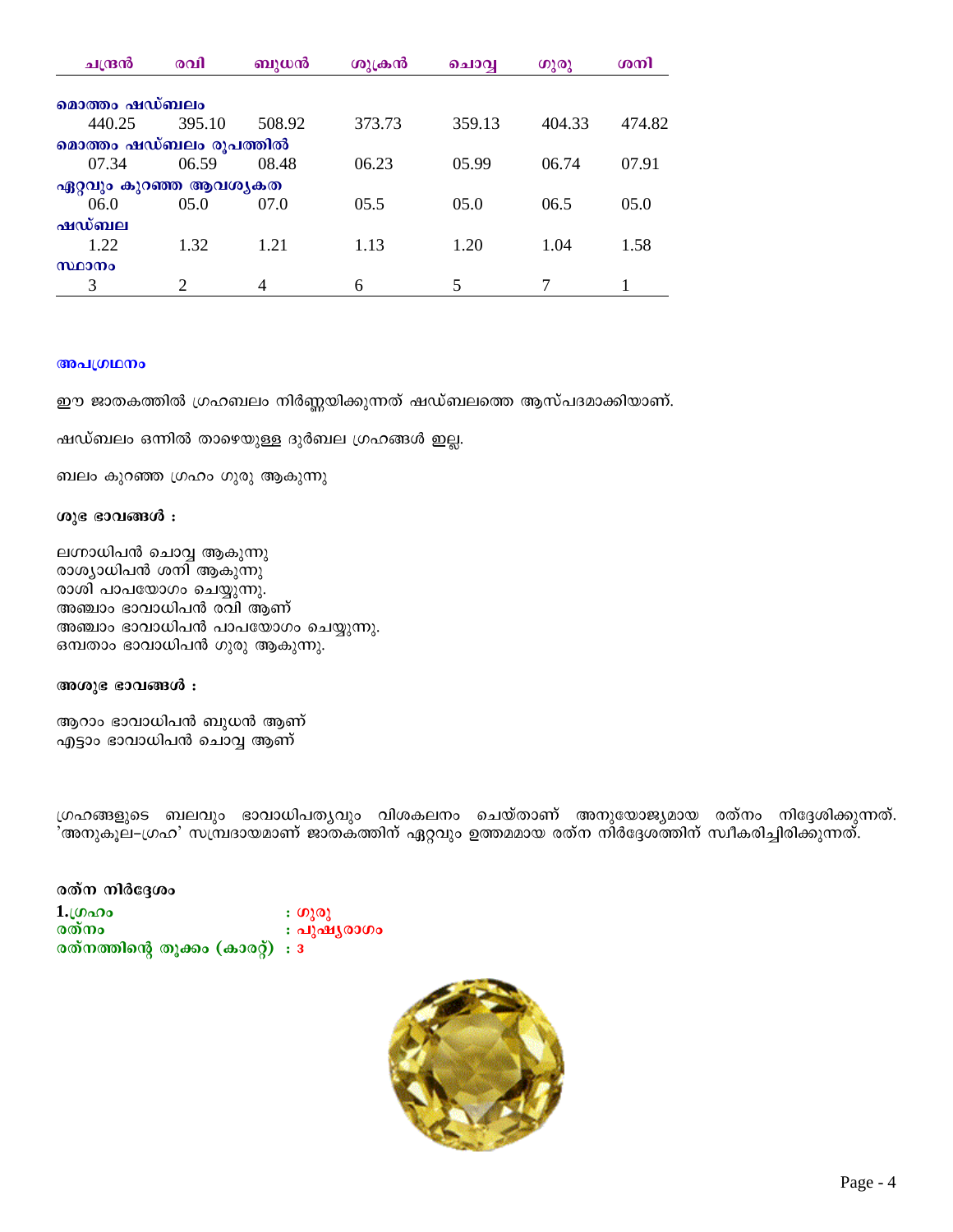## രത്നം പിടിപ്പിക്കേണ്ട ലോഹം സ്വർണ്ണം മോതിരം ധരിക്കേണ്ടത് വലതു കൈ ചൂണ്ടുവിരൽ വ്യാഴം സൂര്യോദയത്തിന്റെ 15 മിനിട്ടുശേഷം ആദ്യമായി ധരിക്കണം.

കൊറണ്ടത്തിന്റെ വിവിധരൂപങ്ങൾ ഉണ്ട്. അതിൽ ഒന്നാണ് പുഷ്യരാഗം (Yellow Sapphire) പല നിറങ്ങളിൽ ലഭിക്കുന്നു. സ്ഥർണ്ണ നിറമോ, മഞ്ഞനിറമോ ആണ് പ്രാധാനൃമുള്ളത്. വ്യാഴത്തിന്റെ നിയന്തണത്തിൽ കീഴിലാണ്. കാഠിന്യം ദ ആയ്ി്രിക്കും. മഞ്ഞപുഷ്യരാഗം ശ്രീലങ്ക, ഇൻഡ്യ, ആസ്ട്രേലിയ, റഷ്യ മുതലായ സ്ഥലങ്ങളിൽ കാണുന്നു. ബർമ്മയിൽ കാണുന്നവയും വിശേഷതരം തന്നെ. ഇത് ശീതള രശ്മികൾ തരുന്ന കല്ലാണ്. ഇതിനു പകരം ഉപയോഗിക്കാവുന്നതും താരതമ്യേന വിലകുറഞ്ഞതുമാണ് ടോപാസ് (Topaz).

2. $\omega_{\alpha}$ :ചൊവ :ചുവപ്പു പവിഴം രത്നം രത്നത്തിന്റെ തുക്കം (കാരറ്റ്) :7



രത്നം പിടിപ്പിക്കേണ്ട ലോഹം സ്വർണ്ണം മോതിരം ധരിക്കേണ്ടത് വലതു കൈ മോതിരവിരൽ ചൊവ്വ സൂര്യോദയത്തിന്റെ 15 മിനിട്ടുശേഷം ആദ്യമായി ധരിക്കണം.

കോറൽ വിള്ളലുകളിൽ കാണുന്ന പ്രത്യേക ജീവികളുടെ അസ്ഥി പഞ്ജരമാണ് കോറൽ. അത് പല നിറങ്ങളിലും ചുമന്നതാണ് ഏറ്റവും മഹത്തരമായിട്ടുള്ളത്. ഇത് ശാന്തസമുദ്രത്തിലും ഭാരത സമുദ്രത്തിലും ലഭ്യമാകും. കൂടുതലായി കാണുന്നു. ചുവപ്പ് പവിഴത്തിനോ (Red Coral) നിയന്ത്രിക്കുന്നത് ചൊവ്വ എന്ന ഗ്രഹമാണ്. ചൊവ്വയുടെ ഉപദ്രവകിരണങ്ങളിൽ നിന്നും താങ്കൾക്ക് രക്ഷപ്രാപിക്കുവാൻ ഇത് സഹായിക്കുന്നു. ഉഷ്ണ അവസ്ഥയിലുള്ള ഒരു രത്നമാണ് പവിഴം.

താങ്കൾക്ക് ഉത്തമമായ രത്നം നിർദ്ദേശിക്കപ്പെട്ടു കിട്ടിയിരിക്കുന്നതിനാൽ, അതിന്റെ പൂർണ്ണ ഫലപ്രാപ്തിക്ക് താഴെ പറഞ്ഞിരിക്കുന്ന കാര്യങ്ങൾ പ്രത്യേകം ശ്രദ്ധിക്കേണ്ടതാണ്. അവ അവഗണിച്ചാൽ താങ്കൾ പ്രതീക്ഷിക്കുന്ന ഉത്തമ ഗുണ ഫലങ്ങൾ ലഭിക്കാതെ പോയേക്കാം. ജാഗ്രത ഇരിക്കട്ടെ.

# കല്ലിന്റെ ഗുണമേന്മയും, അത് ഘടിപ്പിക്കുന്ന രീതിയും

വളരെ വിശ്വസിക്കാവുന്ന കടകളിൽ നിന്നു മാത്രം രത്നം വാങ്ങുക. ഉത്തരവാദിത്വത്തോടെ സർട്ടിഫിക്കറ്റുകൾ തരുന്ന രത്നവ്യാപാരികളും ഉണ്ട് എന്ന് അറിയാമല്ലോ.

നിർദ്ദേശിച്ചിരിക്കുന്ന ലോഹത്തിൽ മാത്രം കല്ലുകൾ പതിപ്പിക്കുക. ഇക്കാര്യത്തിൽ ഭംഗിക്കോ, വിലയ്ക്കോ, മാനൃതയ്ക്കോ മുൻതൂക്കം കൊടുക്കുന്നതിൽ അർത്ഥമില്ല. ഉദ്ദേശിക്കുന്ന ഫലമാണല്ലോ പ്രധാനം.

വൈദഗ്ദ്യം ഉള്ള ഒരു പണിക്കാരൻ തന്നെ ആയിരിക്കണം രത്നങ്ങൾ ലോഹത്തിൽ ഉറപ്പിക്കേണ്ടത്. സൂര്യരശ്മി കല്ലുകളിൽ കൂടെ പ്രവഹിച്ച് ശരീരത്തിൽ വ്യാപിക്കണം. അതിനാൽ അടിഭാഗം മൂടിപ്പോകരുത്.

അധികം ചൂടുള്ള പരിതസ്ഥിതികളിൽ രത്നക്കല്ലുകൾ കൊണ്ടുപോകരുത്. അതുപോലെതന്നെ മൂർച്ച ഉള്ള വസ്തുക്കൾ കൊണ്ട് ഉരയ്ക്കുകയും അരുത്.